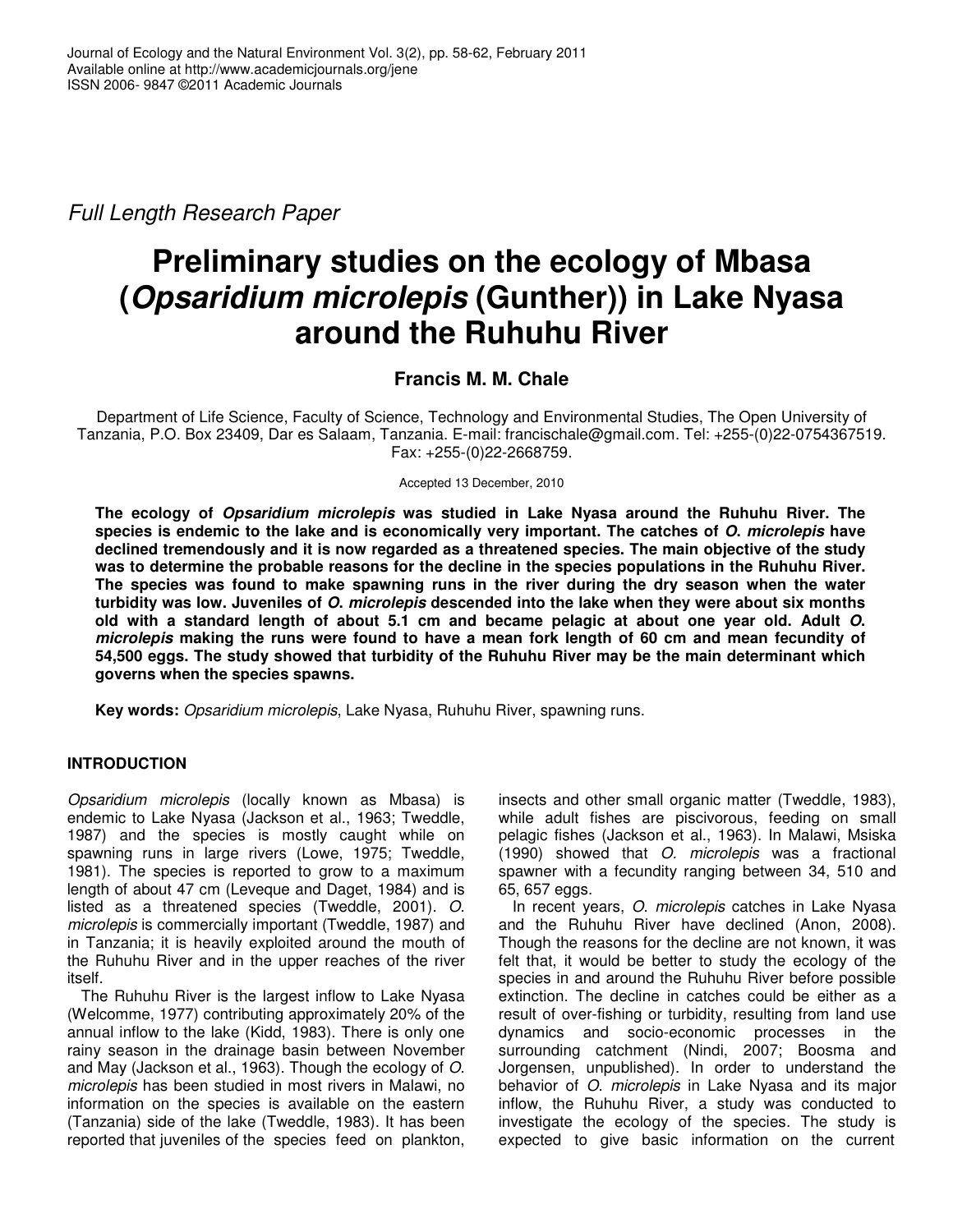knowledge of mbasa on the eastern side of the lake. From the study, it will be possible to recommend remedial measures to be taken, including closure of the river to fishing during the spawning season and also proper management of the catchment to reduce deforestation.

#### **MATERIALS AND METHODS**

#### **Site description**

The study area is situated at 10 $^{\circ}$  30' S, 34 $^{\circ}$  36' E. During the dry season, the Ruhuhu River is about 200 m wide at its mouth, with a depth of about 3 m. The bottom of the river had fine black silt and the water was brownish in colour even during the peak of the dry season in October. The Secchi disc transparency of the river during the dry season was only 42 cm. Within the lake, the course of the river was clearly seen for a distance of about 1.5 km during the dry season. During the rainy season, the river had a width more than 2 km and its velocity was very high. The transparency was less than 10 cm.

In the lake, the studies were concentrated within a distance of about 3 km south of the river mouth and about 2 km into the lake. North of the river, there were two large swamps grown with *Cyperus* spp. and *Typha* spp. The study area had sandy beaches with gently shelving slopes. In the river, the studies were conducted for a distance of about 15 km from the mouth of the river. Within this region, the river was gentle and meandering and its width varied from about 50 to 200 m.

#### **Juvenile** *O***.** *microlepis*

Juvenile *O. microlepis* were collected in the lake using a beach seine 25 m long, 1 m deep with a stretched mesh size of 10 mm. In the Ruhuhu River, a mosquito net was used to sample the juvenile fishes. Immediately after collection, the juvenile fishes were preserved in 10% neutral buffered formalin for later analysis in the laboratory. In the laboratory, standard lengths were taken to the nearest 0.10 cm and weights to the nearest 0.10 g (Lagler, 1956). For each food type, scores were given depending on the number of individuals found in the stomach. For the purpose of this study, juvenile *O. microlepis* are small fish which have a maximum length of about 11 cm (Tweddle, 1987).

#### **Adult** *O***.** *microlepis*

Adult *O. microlepis* were collected using fishermen's gillnets of between 106 and 127 mm mesh sizes. In the lake, the gillnets were set overnight at about 20 m depth, while in the river they were used as drift nets. Gillnet caught fishes were measured for fork and standard lengths (to the nearest 0.10 cm), weights (to the nearest 250 g), sex and stages of sexual maturities (Lagler, 1978). Thirty ovaries with ripe eggs were preserved in Gilman's fluid for fecundity studies. Samples for food analysis were collected by angling and the stomach contents were preserved in 10% neutral buffered formalin. In the laboratory, fecundity was determined using the gravimetric sub-sampling technique (Bagenal and Braum, 1978).

#### **Water quality characteristics**

Water samples were collected from both in the lake and river with a 2 l capacity van Dorn water sampler. In the Ruhuhu River water samples were collected at Ngingama village which is about 15 km from the river mouth and in the lake off shore samples were

collected. Temperature was measured with a mercury bulb thermometer (0.5°C divisions) and a 20 cm diameter Secchi disc was used to determine water transparency. Total alkalinity was determined by titrating known volumes of water with standard sulphuric acid (APHA, 2000). Total hardness was measured by titrating aliquots of water sample with EDTA solution.

#### **RESULTS**

## **Juvenile** *O. microlepis*

All juvenile fishes were caught in the lake in shallow water over sandy bottom. The *O*. *microlepis* juveniles caught in the littoral zone of the lake may have been of two age groups with a mean standard length of 8.6 cm (standard deviation 1.4 cm), with a modal length lying between 7.1 and 9.0 cm (Figure 1). Fish of standard lengths of up to about 13 cm were probably of one age group, while those whose standard lengths were greater than about 13 cm were of another age group. Male *O*. *microlepis* of more than about 12 cm standard length had nuptule turbacles. Tweddle (1987) reported *O*. *microlepis* to grow linearly at the rate of about 1 cm per month. Insects formed the principal food item for the juveniles of approximately 10 cm or less, standard lengths. Fish of standard length of about 10 cm or more had either empty stomachs or their guts contained fish remains.

Since it was only the large sized fish, which had empty stomachs, it was assumed that their diet consisted of fish which were readily digested. 30% of the juveniles had coleopteran in their guts, followed by diptera (26%), trichoptera and hemiptera constituted 20% of the food items. Odonata and ephemeroptera constituted 12 and 6% of the food taken, respectively. It was further found that each size range of juvenile *O*. *microlepis* fed on different types of food. For example, fish with mean standard length of more than 10 cm preyed on other fish, while those feeding mostly on dipterans had a mean standard length of 8.3 cm. Trichopterans were taken by juveniles of mean standard length of 7.5 cm.

#### **Adult** *O***.** *microlepis*

In the lake, adult *O*. *microlepis* were mostly caught in bottom set gillnets, while in the river they were caught in gillnets which were used as drift nets. Adult *O*. *microlepis* caught in the lake around the river mouth and in the river had a mean fork length of 60 cm with a range between 48.5 and 63.2 cm. There were no significant size differences between the sexes. Male *O*. *microlepis* had a mean fork length of 57.5 cm (standard deviation 5.03 cm), while the mean fork length of the females was 56.5 cm (standard deviation 3.56 cm). The males had a mean wet weight of 2686 g (standard deviation 558 g) with the females having a mean weight of 2493 g (standard deviation 523 g). All the fish caught at the mouth of the river and in the river itself were sexually mature. In the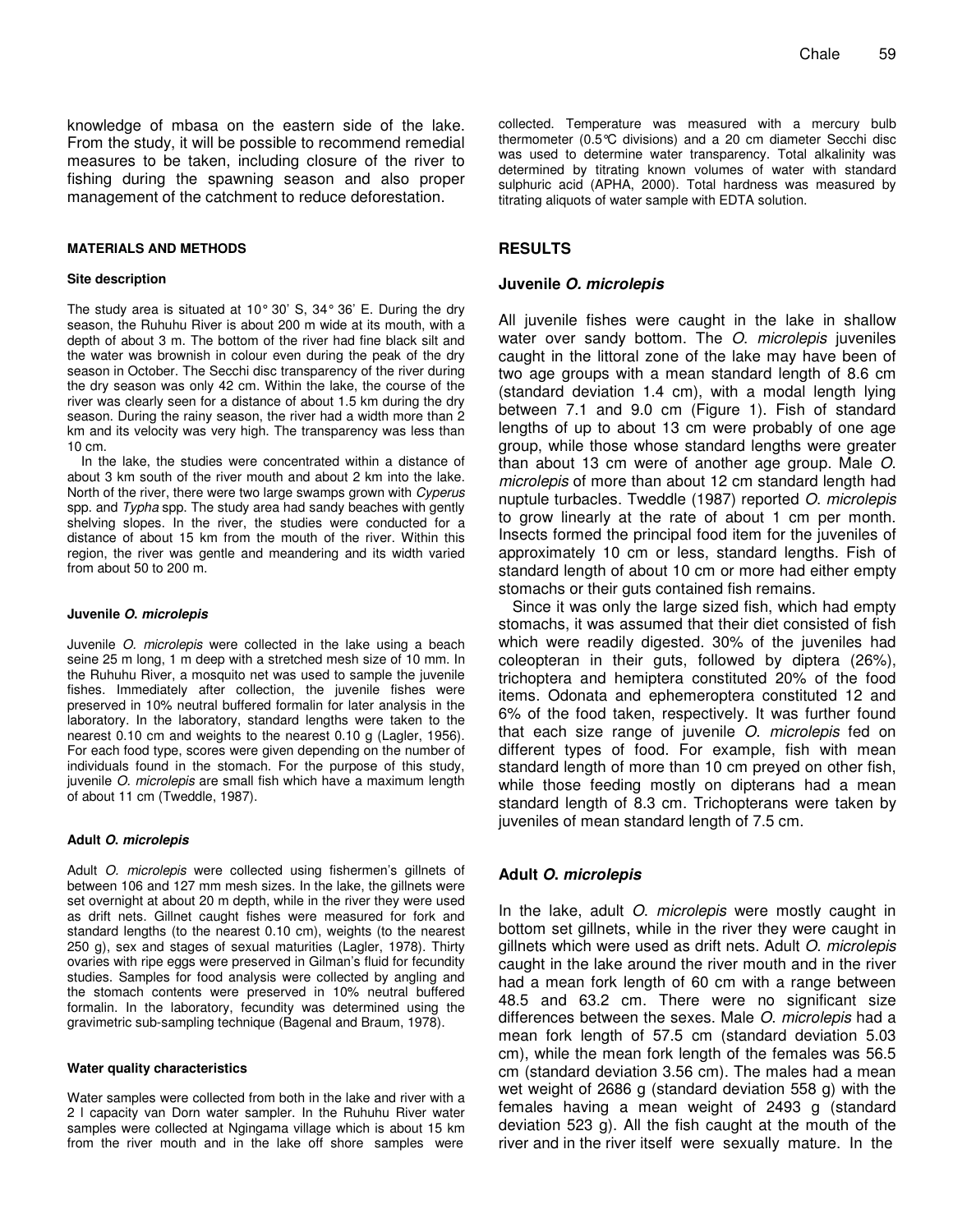| <b>Parameter</b>          | Lake Nyasa | <b>Ruhuhu River</b> |
|---------------------------|------------|---------------------|
| Water temperature $(°C)$  | 25.5       | 18.5                |
| рH                        | 8.6        | 8.55                |
| Conductivity $(\mu S/cm)$ | 220        | 60                  |
| Total alkalinity (mg/L)   | 153        | 67                  |
| Total hardness (mg/L)     | 136        | 75                  |
| Transparency (m)          | 17         | 0.42                |

Secchi disc readings taken during the rainy season in March showed the river to have a transparency of 0.13 m.

Ruhuhu River, adult *O. microlepis* were caught only during the dry season between July and October while on their spawning runs in the river.

*O*. *microlepis* females were found to be fractional spawners, with ripe and unripe eggs in their ovaries. Examination of thirty females gave a mean fecundity of 54,500 eggs (standard deviation 12,800 eggs), with a range between 34,100 and 80,400 eggs. The number of eggs per female generally depended on the size of the fish, with larger fish containing more eggs. Stomach contents of adult fish caught in the lake by angling showed the main food item to be *Haplochromis* spp., followed by *Engraulicypris sardella*.

#### **Water quality characteristics**

Table 1 shows the water characteristics for the lake and the Ruhuhu River in September. The results show that the lake is slightly saline, while the Ruhuhu River has very soft water.

## **DISCUSSION**

## **Juvenile** *O***.** *microlepis*

All juvenile *O*. *microlepis* were caught in shallow sandy areas in the littoral zone around the river mouth. Similar observations have been reported by Tweddle (1983) on the Malawi side of the lake. All juvenile fish caught in the littoral zone had standard lengths of more than 5 cm (Figure 1). Fish of less than 5 cm standard length were probably still in the river. Similarly, it has been reported that in Malawi, the juvenile fishes remained in the rivers until they are about 6 cm total length (Tweddle, 1983). Tweddle (1983) speculated that, the juvenile fish migrated down river and entered the lake with the onset of the first rains when they were about six months old. Since *O*. *microlepis* is a fractional spawner, it is likely that the juveniles enter the lake, not only with the onset of the first rains, but throughout the rainy season when the Ruhuhu River is in flood. In the current study, the

smallest fish were about 5 cm in standard length with an age of about five months. The few fish found in the littoral zone with standard length of more than 12 cm may have been of another age group. Tweddle (1987) reported that the growth in length of *O*. *microlepis* was nearly linear, about 11 cm per year, until about five years of age. Sizes of less than about 5 cm must have remained in the river. From Figure 1, it can be assumed that the species became pelagic in the second year, when it attained a standard length of about 12 cm.

Coleopterans occurred more frequently in the guts of the juvenile fishes, followed by dipterans. Trichopterans and hemipterans were found to be third in importance as food items for the juvenile fish. Odonata and ephemeroptans were of minor importance, constituting 12 and 6%, respectively. If it is assumed that fish with empty stomachs had fish for their food, relationships were found between fish size and food type. For example, the mean standard length of fish which preyed on other fish was 10.0 cm; while those feeding mostly on dipterans had a mean standard length of 8.3 cm. Trichopterans were taken mainly by *O*. *microlepis* of mean standard length of 7.5 cm. From the results, it was concluded that the species became piscivorous at about 10 cm standard length. Since most of the insects eaten by the juvenile fishes were of running waters (Hynes, 1970; Lock and Williams, 1981), it was not surprising that the juveniles were found near the river mouth.

## **Adult** *O***.** *microlepis*

In the Ruhuhu River, *O*. *microlepis* adults were caught only during the dry season. In Malawi, the species spawns during the rainy season (Jackson et al., 1963; Tweddle, 1983). It is not known what could be the factors which drive the fish to spawn during the rainy season on the western side and during the dry season on the eastern side of the lake. Since *O*. *microlepis* are pelagic during their adult stages (Ricardo et al., 1942; Jackson et al., 1963), and because the lake has an average width of only about 50 km (Jackson et al., 1963). It is likely that the eastern and western stocks meet. The differences in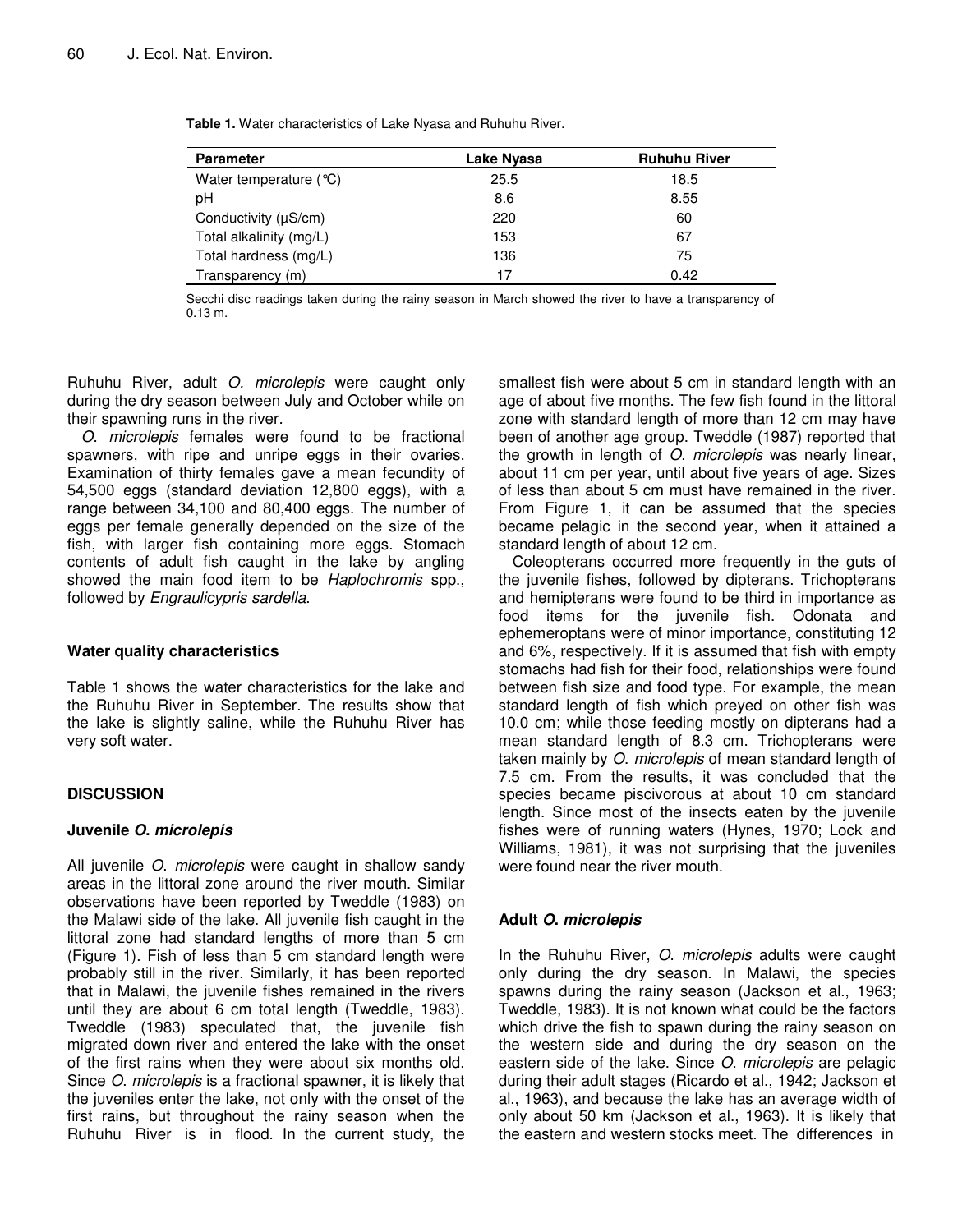

**Figure 1.** Length frequencies of Juvenile *O*. *microlepis* (cm).

their spawning behavior may suggest that they are different variants of the same species. Tweddle (1981) reported that each river had its own stock of *O. microlepis*. Studies on the *Haplochromis* sp. of Lake Victoria had shown geographical variation of species which otherwise looked similar (Hoogerhoud et al., 1983; Hoogerhoud and Witte, 1981; Oijen et al., 1981).

Similarly, genetic studies had shown species variations in some fishes which otherwise had similar morphological characteristics (Avis et al., 1975; Kirkpatrick and Selander, 1971; Kornfield et al., 1982). The *O. microlepis* of the Ruhuhu River may probably be different from those of the western side of the lake. For example, the smallest ripe female in Malawi had a total length of 19 cm with a fecundity of 1,381 eggs (Tweddle, 1983) while in the Ruhuhu River the smallest ripe female had a standard length of 44.8 cm with a fecundity of 41,820 eggs. In Malawi, Msiska (1990) reported the fecundity of *O*. *microlepis* to range between 34,510 and 65,657 eggs for females with total lengths ranging between 54 and 57.7 cm. In the Ruhuhu River, a fish of 55.5 cm fork length had a fecundity of 67,790 eggs. In the lake *O*. *microlepis* fed mainly on *Haplochromis* spp. The ability of *O*. *microlepis* to prey on *Haplochromis* spp. enables the species to co-exist with the small sized *Opsaridium macrocephalum* which feeds mostly on *Engraulicypris sardella*. Since the water characteristics of the Ruhuhu River were different from those of the lake (Table 1), it is likely that the fish remained at the mouth of the river for a period to acclimatize to the river conditions. The congregation of anadromous fish at river mouths prior to ascending rivers to spawn had also been reported by Beadle (1981) and Nikolsky (1978). All the *O*. *microlepis* caught in the river had empty stomachs. Similar

observations had been reported by Tweddle (1983).

#### **Water quality characteristics**

The Ruhuhu River water characteristics differed markedly from those of the lake (Table 1). Similar results had been reported by Talling and Talling (1965) for both the river and lake. The river was found to be turbid throughout the year with Secchi disc readings ranging between less than 10 and 42 cm during the rainy and dry seasons, respectively. Tweddle (1983) showed that in Malawi, *O. microlepis* spawned in shallow water on clean gravel substratum. In the Ruhuhu River, the species was found to ascend the river for spawning during the dry season between late June and October. No *O*. *microlepis* was caught in the river with the onset of the first rains in November when the water was very turbid.

It is likely that turbidity in the Ruhuhu River may be the main determinant which forces the species to spawn during the dry season. In recent years, the catch for *O*. *microlepis* in the Ruhuhu River has declined greatly (Anon, 2008). The declined fish lands could be a combination of over fishing and habitat degradation in the catchment basin. Currently, deforestation is heavy in the catchment due to both agricultural and mining activities which increase the turbidity of the river (Nindi, 2007).

#### **Conclusion**

*O*. *microlepis* is a pelagic economically important cyprinid in Lake Nyasa which makes spawning runs in rivers. In the Ruhuhu River the species makes these runs during